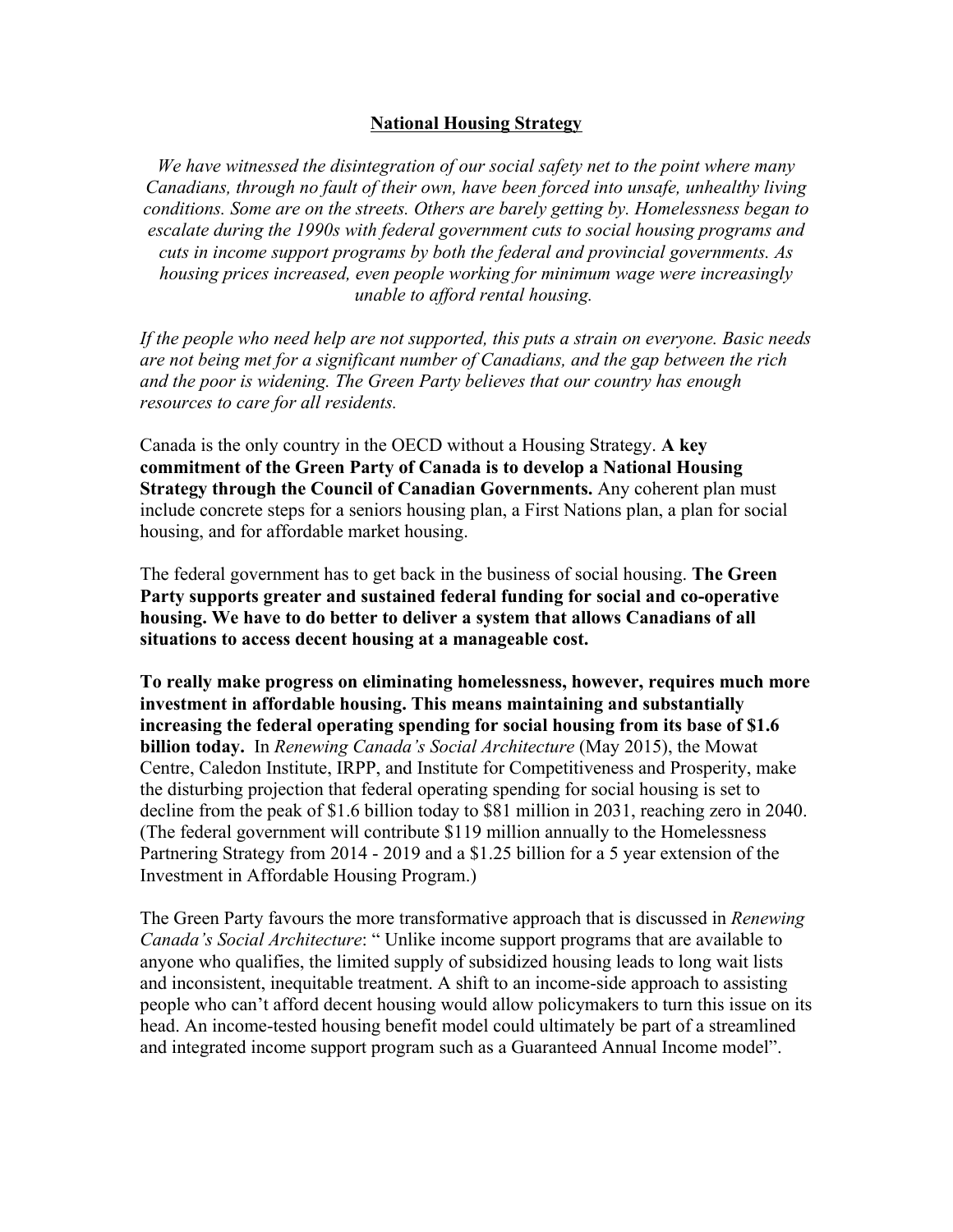This transformative approach to ensuring adequate income support for housing is reflected in the long-term goal of the Green Party to eliminate poverty altogether through a Guaranteed Liveable Income. This is one of the priority issues to be placed before the Council of Canadian Governments as it will take a multi-jurisdictional approach – ending poverty band-aid programs and replacing them (and their costs) with a straightforward system of a consolidated benefit to every Canadian.

**Expanding the actual stock of affordable housing has to focus on rental housing, however desirable the goal of promoting home ownership may be. The tax system should restore the favourable treatment once in place for purpose-built rental housing. To expand affordable rental housing, consideration should be given to a low income housing tax credit.** To this end, the Canada Mortgage and Housing Corporation (CMHC)[1] could distribute funds to provinces for the purposes of supplying more rental housing based on core need. Unfortunately, Budget 2015 did not deliver on a promise to sustain funding for social housing at current levels.

This is precisely the kind of collaborative initiative that can really make a difference in a cost-effective way. We should also consider establishing the Canadian equivalent of the American Office of Social Innovation and Civic Participation to create new partnerships among government, private capital, social entrepreneurs, and the public. One outcome of such collaboration would be the provision of long-term funds for a broad range of nongovernmental agencies (like the Mental Health Commission), which deliver targeted social services.

**The Green Party supports the delivery of social and co-operative housing dollars to provincial, territorial, and municipal governments through the traditional vehicle of the Canada Mortgage and Housing Corporation (CMHC)**. The funding for social housing needs to be dramatically increased. CMHC programs must be directed to the communities most in need, and fast-tracked to provide homes for people at risk. The housing provided must be designed with energy conservation in mind. **Greens will change the the mandate of CMHC to include responsibility, as it once had, for affordable, non-market, and co-operative housing.** We must dedicate funding for the co-operative housing sector to enable more affordable housing projects to proceed. In addition, the Green Party of Canada will extend funding for co-ops whose contracts with the federal government are expiring.

# *Housing First Program*

Housing shortages remain critical. An essential component of a strategy to mitigate poverty and inequality is to ensure access to a sufficient stock of affordable housing and to take aggressive steps to eliminate homelessness.

**The Green Party supports greater and sustained federal funding for social housing and an increased commitment to building on the innovative** *Housing First* **outreach initiative "***At Home/Chez Soi***" for homeless Canadians.** *At Home* successfully provided social services to more than 1000 chronically homeless persons in Moncton,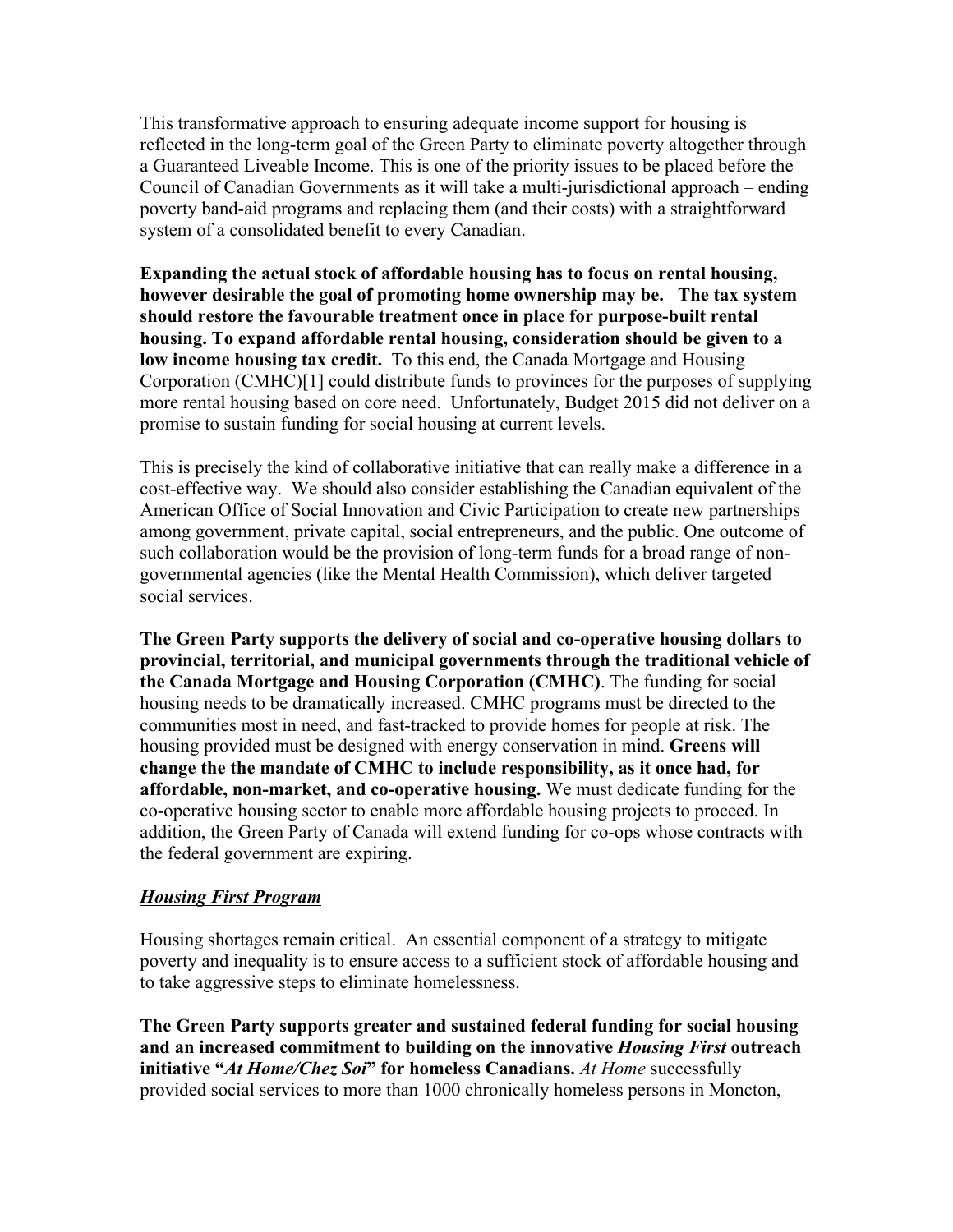Montreal, Toronto, Winnipeg, and Vancouver. Federal funding of \$110 million was delivered through the Mental Health Commission of Canada. This on-the-streets, oneon-one strategy has been innovative and productive: Homeless persons are first provided with a heavily subsidized home with no strings attached, and then, once settled, they are inundated with services of all kinds, if they want them. This is precisely the kind of collaborative initiative that can really make a difference in a cost-effective way.

The Alberta government has invested \$500 million in the past four years in a similar *Housing First* initiative and the City of Calgary is engaged in a related 10 Year Plan to End Homelessness that has already resulted in an 11.4% reduction in the homeless count from 2008 to 2012. It is important to adequately support and fund these and other initiatives with a proven track record of helping homeless Canadians, both chronic and in temporary need, like the *Réseau Solidarité Itinérance du Québec* (RSIQ).

#### **Dealing with Foreign Investors Skewing the Market**

Canadians are increasingly unable to access homes in major cities where the market has been inflated by off-shore money. Although most policy solutions lie outside federal jurisdiction, Stephen Harper's *Immigrant Investor Venture Capital Pilot Program,* which encourage million dollar investors and fast-track them through our immigration processes, has made matters much worse. **We will terminate that program and ensure that people coming to Canada come to make their lives here – Not just park their wealth here while not contributing through taxes or residency to the lives of their communities**

# **Seniors' Housing Strategy**

Green Party policies will create age-friendly communities, where active living and wellbeing are promoted, where seniors have financial security, and where housing and transportation needs are met.

Long-term care should not be the only housing and care choice. In a Balance of Care model, more care can be provided in a cost-effective manner by home and community support services.

**The Green Party of Canada fully supports CARP's Seniors' Housing Strategy that allows seniors to stay in their own homes.** Greens join CARP in envisioning small groups of seniors living together in a home they jointly own, with the support of a housekeeper. **Seniors with similar lifestyles should be matched together, so they can share the costs of homemaking, medicine, and staffing support.**

# **Retrofitting Homes for Energy Efficiency**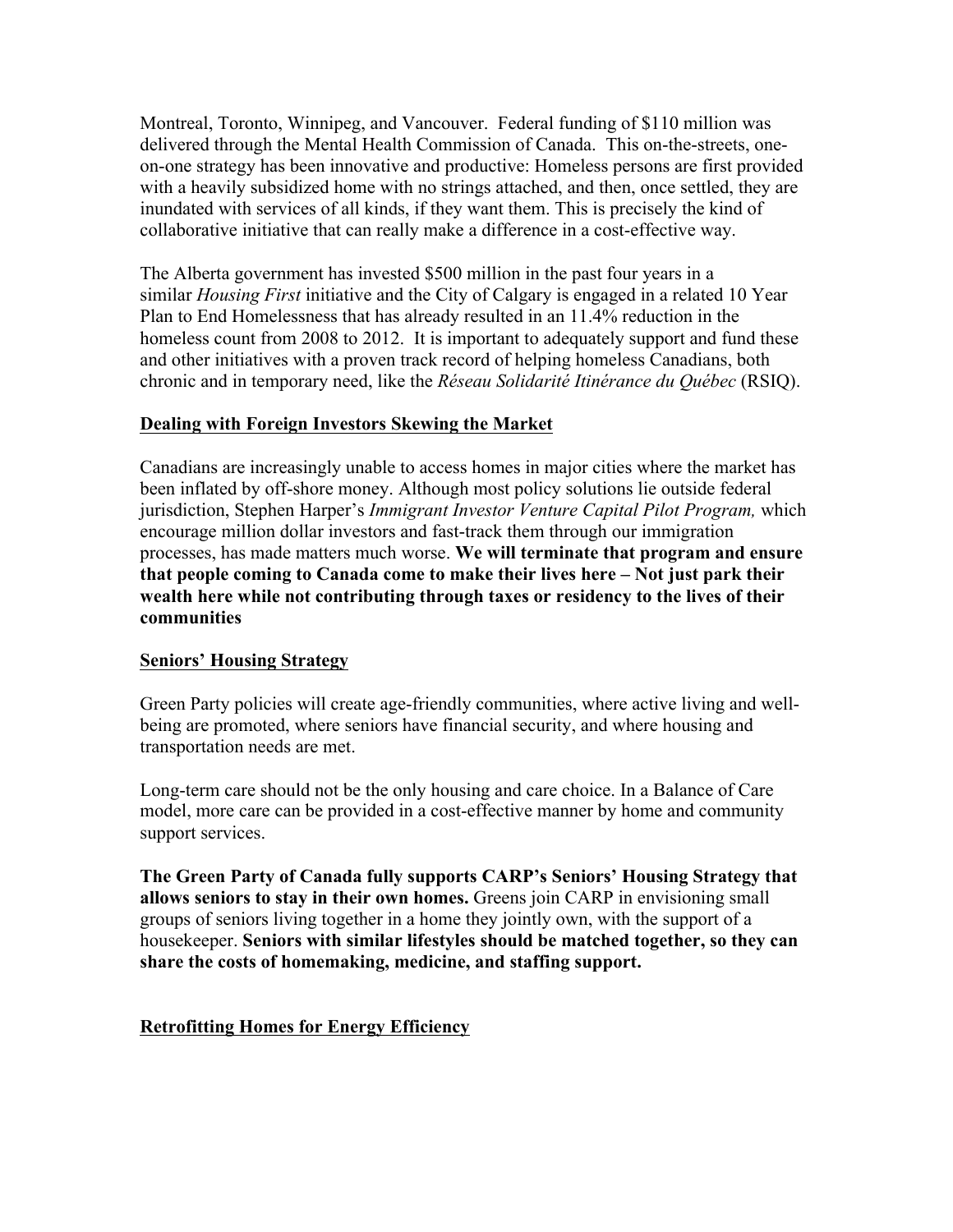**The capital stock of social housing has been lacking in maintenance. It is a prime target for energy retrofits. Our Climate plan can revamp social housing first.**

**We need to focus on getting more mobility, lighting, heating, and cooling from less energy and with less waste,** especially as the world population rises by 2 billion, to reach 9.6 billion by mid-century. The assumption still prevails that we have to consume more in order to grow, but the planet is telling us otherwise. We must reduce consumption and enhance efficiency. **Direct incentives could be useful, for example, to encourage industry to invest in pollution abatement measures, and to motivate consumers to reuse, recycle, and relinquish energy-wasting and polluting machines such as old cars, outboard motors, and lawnmowers.[2]** Life-cycle producer responsibility creates more profits and less waste.

Communities – whether cities, towns, or villages – should be seen as the major focus of smart energy usage and of significant efforts to achieve greater efficiency and increased conservation. Our cities use at least 50% of all energy in Canada; they must develop integrated energy systems involving on-site renewable energy, district energy, and combined heat and power. Other steps to urban sustainability would include massive investments in expanding public transit, rebuilding municipal infrastructure, and finally moving forward on developing high-speed rail links. Better regional and municipal planning is essential so that investments in energy and transportation infrastructure are consistent with curbing GHG emissions.

Canada urgently needs to reduce the energy wasted through inefficient infrastructure. We need a massive energy retrofit plan that employs skilled trades across the country. **Among other things, the Green Party supports a Home Energy Retrofit program with the goal of cutting building emissions 80% by 2040, and retrofitting 100% of all Canadian buildings to a high-level of energy efficiency by 2030.** We must stop wasting money and energy, heating the outdoors in winter and cooling it in summer. Insulation, green roofs, LED lighting, high efficiency furnaces, and geo-thermal energy – all can make Canada more productive and less polluting.

#### **Guaranteed Livable Income**

**Indeed, if we are genuinely committed as a nation to the goal of eliminating poverty, then the time is overdue for a truly innovative initiative – a Guaranteed Liveable Income (GLI).** The Green Party's GLI is a version of the so-called guaranteed annual income (also known as a negative income tax) that has been proposed for many years. It is an idea whose time has come. The principle is to establish an income floor below which no Canadian could fall, but with incentives for recipients to continue working and to earn more.

**The GLI would replace federal transfers for social assistance (welfare), disability supports, the Old Age Supplement (OAS) and the Guaranteed Income Supplement (GIS) for the elderly, the Canadian Child Tax Benefit (CCTB) and National Child**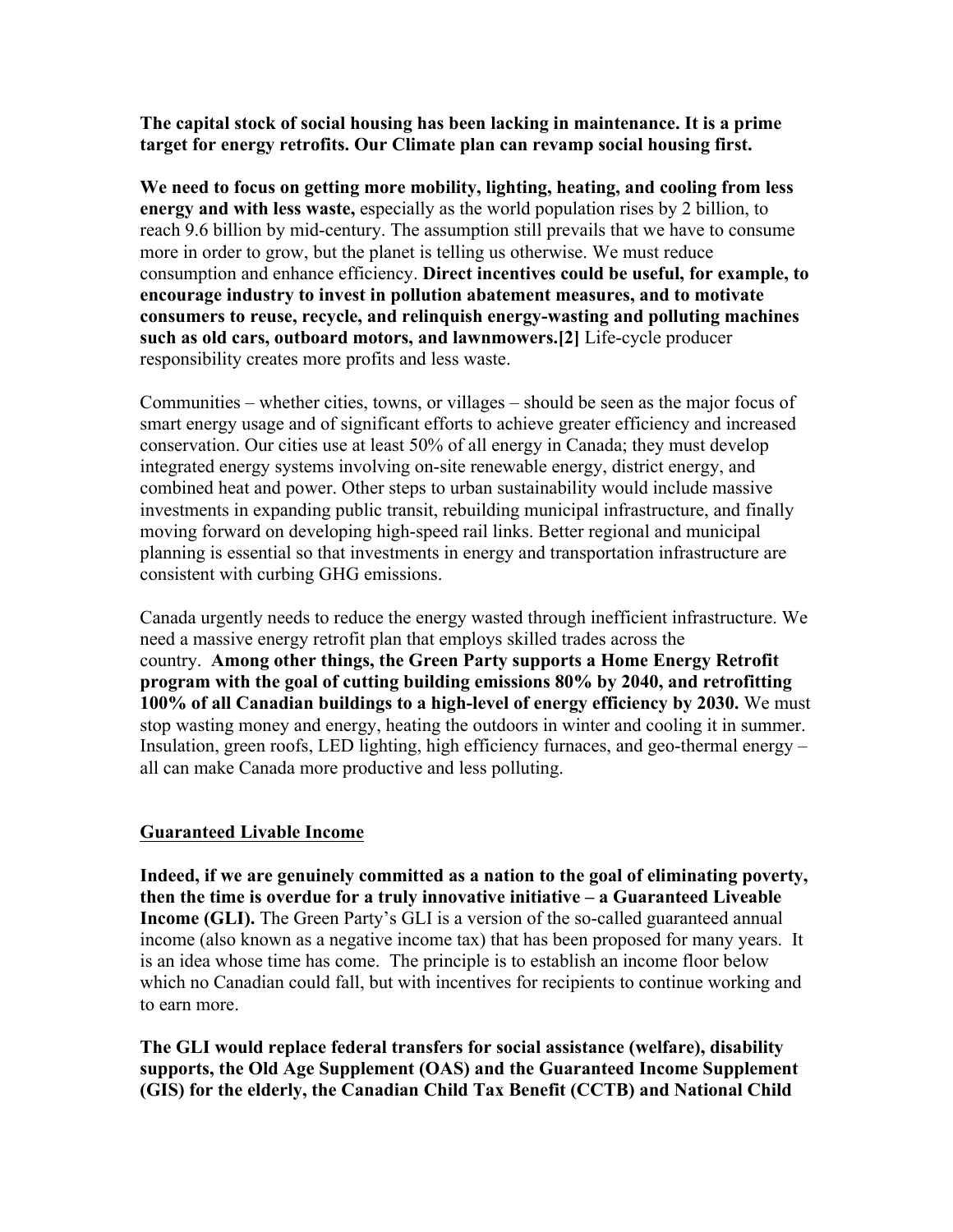**Benefit Supplement (NCB) for parents with children, and the Working Income Tax Benefit for the poor – all of which are already very GLI-like.** (In this regard, the recent proposal of the Liberal Party of Canada to combine the CCTB and NCB, and to eliminate the Harper Conservatives' regressive child care benefit (UCCB) could be considered as a step towards a GLI program). **The GLI would not impact Employment Insurance (EI), the Canada Pension Plan (CPP), child care subsidies, social housing drug benefits or dental care.**

Once started, the biggest challenge in implementing a GLI will be jurisdictional: to get all levels of government to work together on this initiative. In particular, provincial governments would have to use their authority in some areas of income support to collapse programs or to integrate them into a single program. Total federal-provincial spending on income support in Canada reached \$185 billion in 2013, equal to  $1/10^{th}$  of our Gross Domestic Product (GDP).

There is an enormous and persuasive amount of research which demonstrates that the multiplicity of income support programs – overlapping, confusing, and riddled with perverse incentives – is a huge problem. **The basic idea of the GLI would be to replace separate federal and provincial programs with a single, universal, unconditional cash benefit delivered through the tax system. Establishing the base amount would depend on the measure of poverty used. The Green Party recommends using the OECD's Low Income Measure (LIM) that has been adopted by Ontario. (Note that about 1/3 of Canadians have a yearly income lower than \$20,000.) As money was earned above the minimum GLI level, it would be taxed back gradually. Benefits like free dental care or prescription drugs for low-income Canadians would continue.**

**The simplest way to begin the transition to a GLI and to put more income into the hands of the poorest Canadians, would be for the federal government to make all tax credits refundable** (like the WITB, CCTB and GST). This would impact the personal credit, the spousal credit, the caregiver credit, as well as some deductions like the child care expenses deduction (CCED) which would be converted to a credit. In this connection, it should be noted that there has been some useful but limited federalprovincial coordination in select areas in recent years, such as the consolidation of the hodge-podge of tax credits – sales, property, energy – into a more effective monthly payment delivered quarterly through Ontario's Trillium Benefit and Québec's Solidarity Tax Credit. British Columbia has similarly consolidated its Climate Action Tax Credit with the federal GST credit and provincial HST credit. But so much more action is needed.

**The introduction of a GLI payment would provide a regular minimum payment to every eligible Canadian adult and child.** The payment would not be "clawed back" by any level of government. **The GLI would be designed to be reduced gradually as a recipient earned additional income, in such a way as to be phased out completely once an upper threshold of income earned, say, \$60,000 was achieved. The overall**